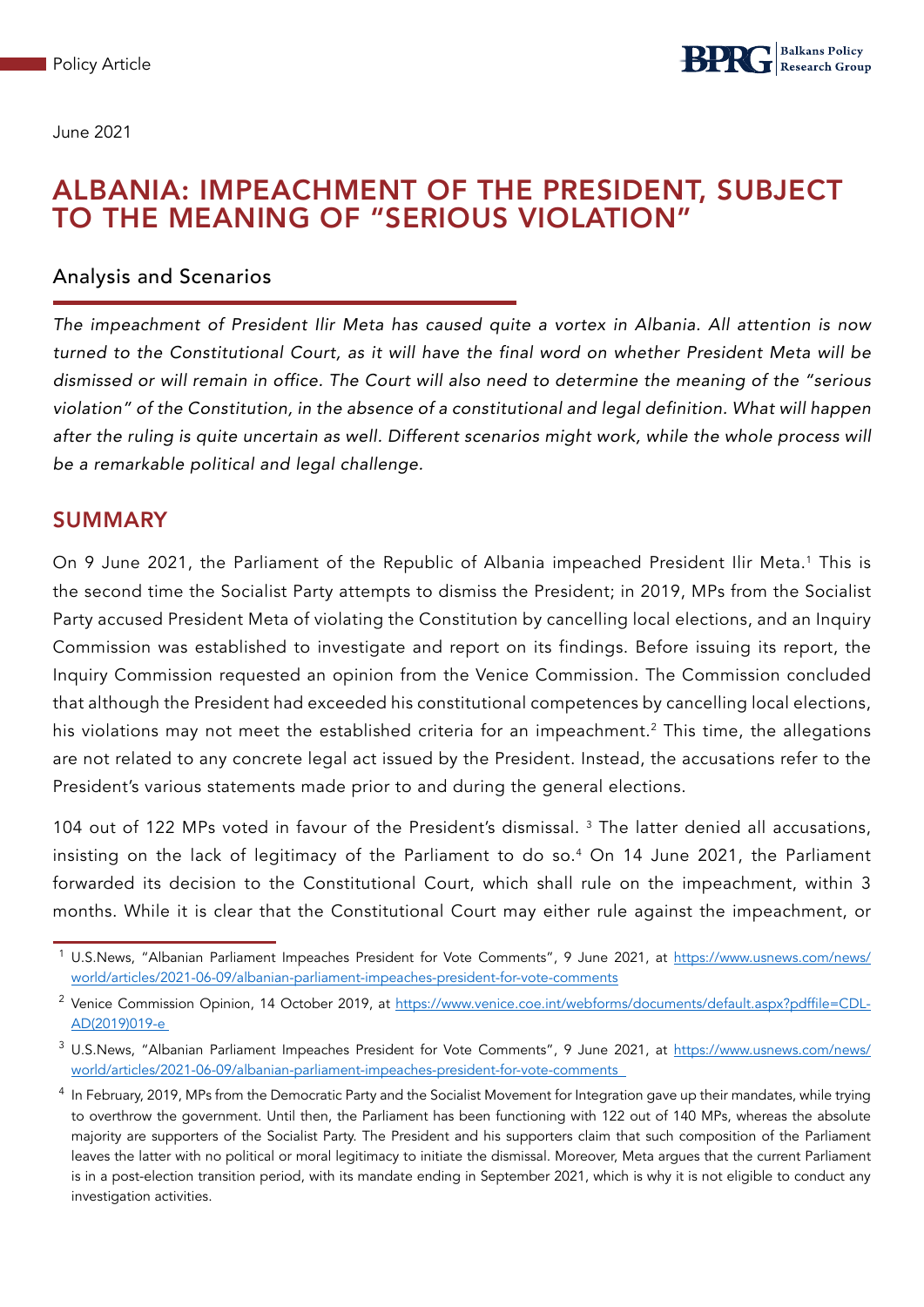dismiss the President, what happens after remains quite unsure. Also, the Constitutional Court will have to work with unclear constitutional and legal provisions. For instance, there is no definition of the "serious violation" of the Constitution for which the President can be dismissed. In absence of such provisions, the Constitutional Court may seek the opinion of the Venice Commission before ruling.

The Constitutional Court will either have to work intensely and rule as soon as possible, or everything will be delayed until September. Considering all circumstances, the second option seems more probable. However, the issue is that if Ilir Meta is still President when the new Parliament is constituted in September, he will have to mandate the candidate for the formation of the new government, Edi Rama. This will surely be an unfavourable situation for both parties, following the impeachment, and new political crises may ensue.

It appears that the dismissal of President Meta will be a quite lengthy process with an uncertain ending. This would be a result of the:

lack of constitutional and legal clarity, and

lack of precedents to rely on, as this is the first case to happen in Albania since the fall of communism.

Hence, various interpretations, debates, analyses, and recommendations are already being brought up, as everyone eagerly awaits to see how this process will unfold.

### A BRIEF BACKGROUND TO THE STORY

The pre-election period in Albania was quite hectic. Just two days prior to the elections, the leader of the Socialist Party and Prime minister in Office Edi Rama, announced that they would initiate the impeachment of President Meta, if he would not resign after the elections.<sup>5</sup> Weeks before, the President had promised his resignation himself, if Edi Rama would win 71 mandates.<sup>6</sup> Yet, although Rama won 74 mandates, Meta refused to resign, claiming that the votes were manipulated. This is not the first time President Meta throws such accusations against Rama. Prior to the election, he had even threatened that the people would take the streets if Rama attempted to manipulate the elections. In the end, the Socialist Party (SP) won the elections, and, once again, secured 74 seats in the Parliament, while the results were quite different for the opposition.

<sup>5</sup> Gazetaexpress, "Edi Rama paralajmëron lëvizjen e radhës ndaj presidentit Meta: Ka dy skenarë" [Edi Rama warns the next move against president Meta: There are two scenarios], 23 April 2021, at [https://www.gazetaexpress.com/edi-rama-paralajmeron](https://www.gazetaexpress.com/edi-rama-paralajmeron-levizjen-e-radhes-ndaj-presidentit-meta-ka-dy-skenare/)[levizjen-e-radhes-ndaj-presidentit-meta-ka-dy-skenare/](https://www.gazetaexpress.com/edi-rama-paralajmeron-levizjen-e-radhes-ndaj-presidentit-meta-ka-dy-skenare/)

<sup>6</sup> BalkanWeb "Ilir Meta: Jap dorëheqjen më 26 prill, nëse Edi Rama fiton 71 mandate pa prekur votat!" [Ilir Meta: I will resign on 26 April, if Edi Rama wins 71 mandates without interfering with the votes!], 1 March 2021, at [https://www.balkanweb.com/ilir-meta](https://www.balkanweb.com/ilir-meta-jap-doreheqjen-me-26-prill-nese-edi-rama-fiton-71-mandate-pa-prekur-votat/)[jap-doreheqjen-me-26-prill-nese-edi-rama-fiton-71-mandate-pa-prekur-votat/](https://www.balkanweb.com/ilir-meta-jap-doreheqjen-me-26-prill-nese-edi-rama-fiton-71-mandate-pa-prekur-votat/)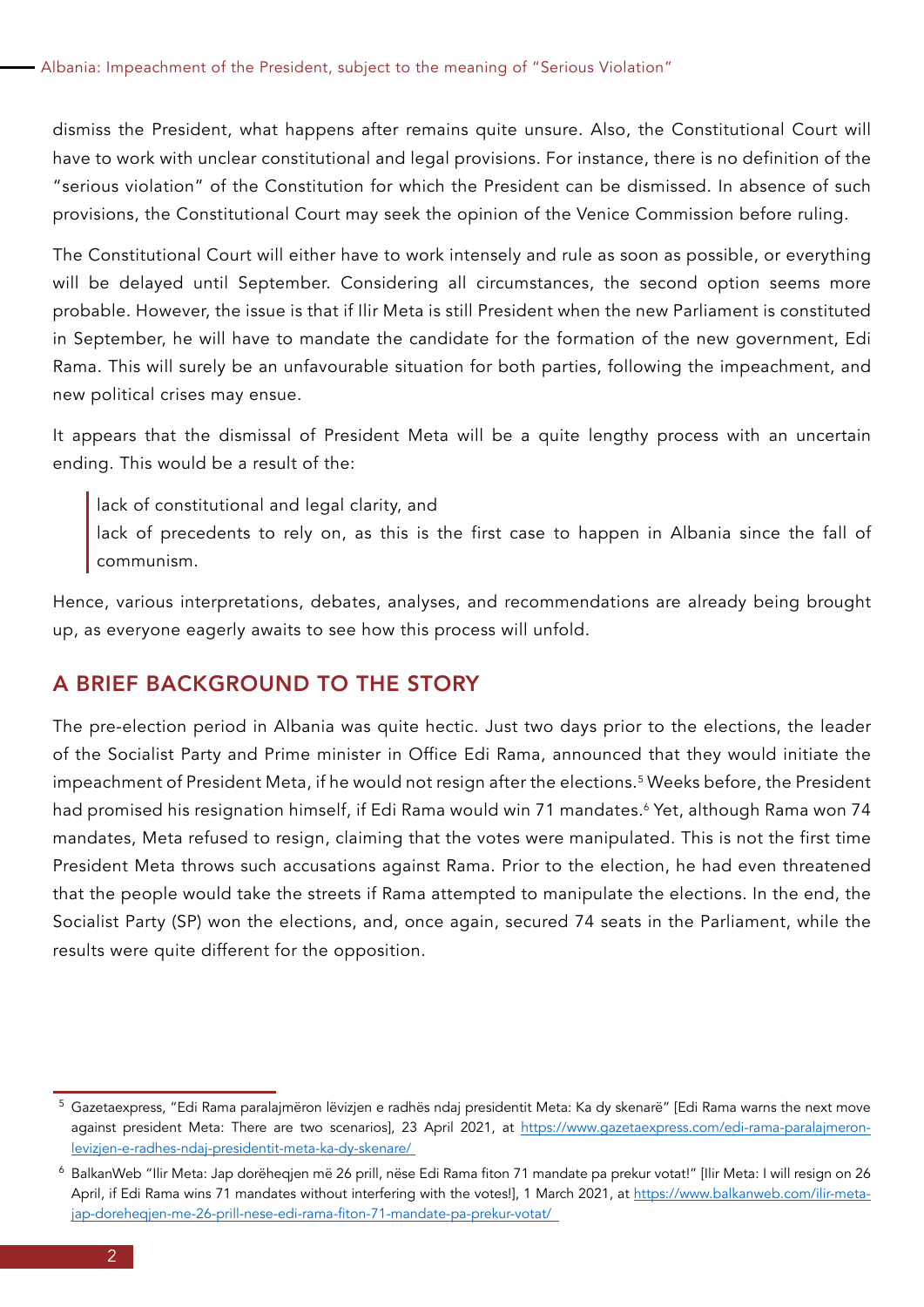

On 30 April, a few days after winning the elections, the Socialist Party submitted a request to the Parliament to initiate the impeachment of President Meta. They claimed that Meta made politically biased statements, prior to and during the election campaign. They accused him of inciting violence and therefore, violating the Constitution.<sup>7</sup> To investigate President Meta's actions, the Parliament established an Inquiry Commission which – as many expected – concluded that the President had seriously violated the Constitution, and proposed his dismissal.<sup>8</sup> Among others, the Commission states that "[..] *the President has acted in contradiction with his role and constitutional functions as the head of the State and as the representative of national unity*."9 Taking into account such violations, the Commission also concluded that Meta "*cannot continue to exercise his role as President*".10 Hence, on 9 June 2021, the Parliament approved the Commission's report and impeached the President of the Republic.

Unless he resigns from the position, Ilir Meta will continue to act as President, while waiting for the ruling of the Constitutional Court.

 $^7$  AA "Partia Socialiste kërkesë Kuvendit të Shqipërisë për shkarkimin e presidentit Meta" [The Socialist Party requests the Parliament of Albania to impeach President Meta], 3 May 2021, at [https://www.aa.com.tr/sq/ballkani/partia-socialiste-k%C3%ABrkes%C3%AB](https://www.aa.com.tr/sq/ballkani/partia-socialiste-k%C3%ABrkes%C3%AB-kuvendit-t%C3%AB-shqip%C3%ABris%C3%AB-p%C3%ABr-shkarkimin-e-presidentit-meta/2228103)[kuvendit-t%C3%AB-shqip%C3%ABris%C3%AB-p%C3%ABr-shkarkimin-e-presidentit-meta/2228103](https://www.aa.com.tr/sq/ballkani/partia-socialiste-k%C3%ABrkes%C3%AB-kuvendit-t%C3%AB-shqip%C3%ABris%C3%AB-p%C3%ABr-shkarkimin-e-presidentit-meta/2228103) 

<sup>&</sup>lt;sup>8</sup> Final Report of the Investigative Commission, May 2021, at [https://www.parlament.al/Files/Lajme/Dokument/RAPORT%20](https://www.parlament.al/Files/Lajme/Dokument/RAPORT%20P%C3%8BRFUNDIMTAR%20I%20KOMISIONIT%20HETIMOR.pdf) [P%C3%8BRFUNDIMTAR%20I%20KOMISIONIT%20HETIMOR.pdf](https://www.parlament.al/Files/Lajme/Dokument/RAPORT%20P%C3%8BRFUNDIMTAR%20I%20KOMISIONIT%20HETIMOR.pdf)

<sup>9</sup> Ibid.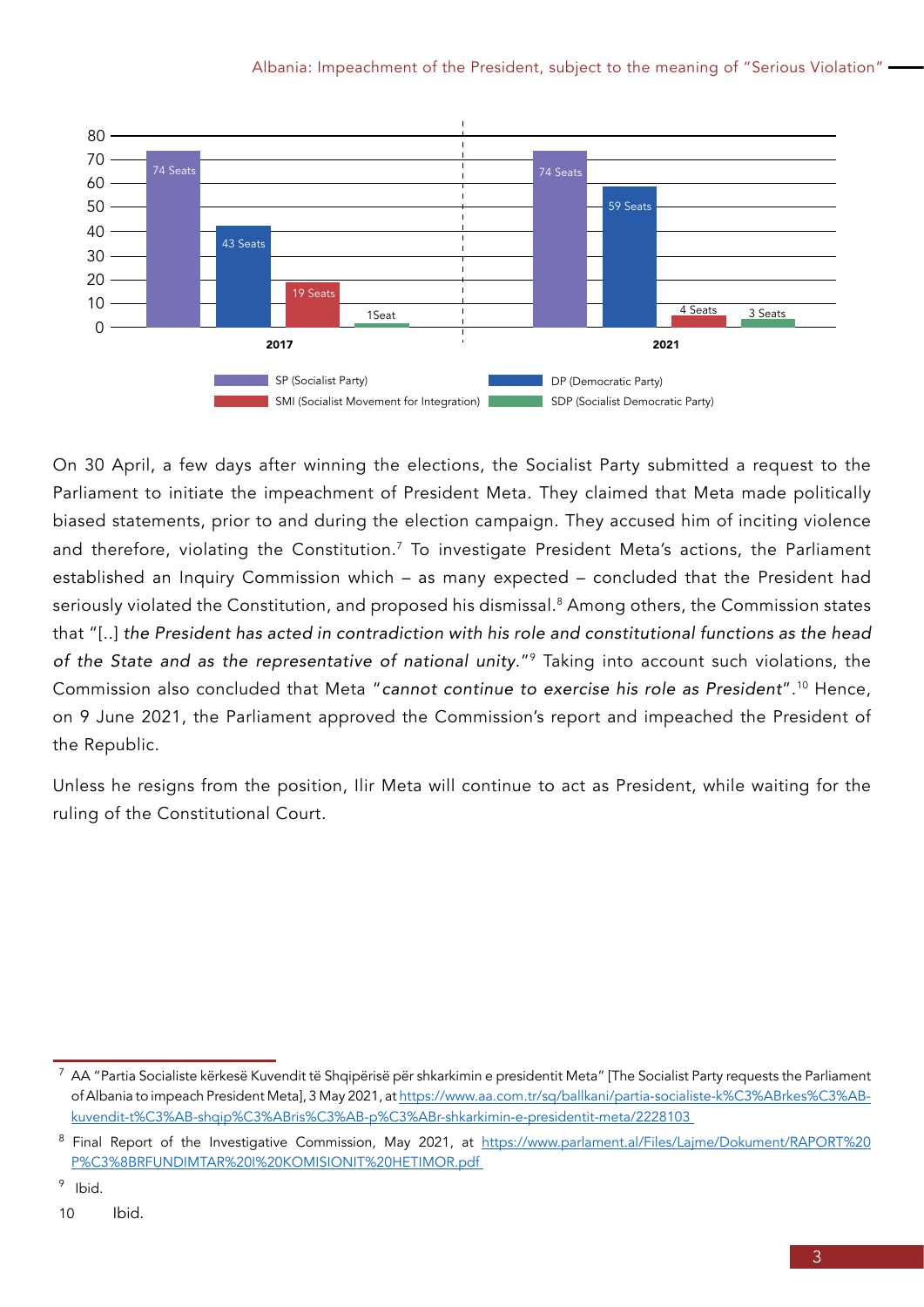#### PROCEDURE FOR THE DISMISSAL OF THE PRESIDENT

The procedure for the dismissal of the President of the Republic of Albania is established by:

- 1. ARTICLE 88 (2) (3) of the Constitution<sup>11</sup>
- 2. ARTICLES 109 and 112 of the Rules of Procedures of the Parliament<sup>12</sup> and
- 3. ARTICLES 61-63 of the Law on the Organization and Functioning of the Constitutional Court in Albania. 13

The procedure for the dismissal of the President flows through the stages presented below. The first step is the MPs' request for the impeachment of the President. The procedure continues in the Parliament which, upon voting on the impeachment, transfers the case to the Constitutional Court. If it decides to continue with the judicial review of the case, the Court shall then rule on the impeachment. The impeachment should receive the majority of the votes, which is 7 out of a total of 9 judges.<sup>14</sup> However, in the case at hand, the Constitutional Court is in the process of hiring new judges to complete its composition. Meanwhile, the Court functions with only 7 judges in its composition, so 5 votes will be needed for the dismissal.15

<sup>11</sup> Constitution of the Republic of Albania, at: [http://www.pp.gov.al/web/kushtetuta\\_2016\\_1082.pdf](http://www.pp.gov.al/web/kushtetuta_2016_1082.pdf)

<sup>&</sup>lt;sup>12</sup> Rules of Procedure of the Parliament of the Republic of Albania, at: https://www.parlament.al/Files/sKuvendi/rregullorja.pdf

<sup>13</sup> Law on the Organization and Functioning of the Constitutional Court of Albania, at: [http://www.gjk.gov.al/web/ligj\\_per\\_](http://www.gjk.gov.al/web/ligj_per_organizimin_dhe_funksionimin_e_gjykates_kushtetuese_2016_1667.pdf) [organizimin\\_dhe\\_funksionimin\\_e\\_gjykates\\_kushtetuese\\_2016\\_1667.pdf](http://www.gjk.gov.al/web/ligj_per_organizimin_dhe_funksionimin_e_gjykates_kushtetuese_2016_1667.pdf) 

<sup>&</sup>lt;sup>14</sup> Law on the Organization and Functioning of the Constitutional Court, Article 72 (2)

<sup>&</sup>lt;sup>15</sup> One judge in 2018, and another one in 2019, were dismissed from the Constitutional Court, leaving the latter with only 7 judges. One of the 7 remaining judges is an acting judge, given that her mandate had ended since 2017. Out of the total of 9 judges of the Constitutional Court, three of them are elected by the President, three from the Parliament, and three others from the Supreme Court. The three new judges (including the one replacing the acting judge) are to be elected by the Supreme Court. The latter has already opened the procedure for applications, in accordance with the Law. Unless any expedited procedure for the election takes place, considering the three-month period during which the Court has to issue a final ruling, it seems that the Court will have to work on this case with the current incomplete composition.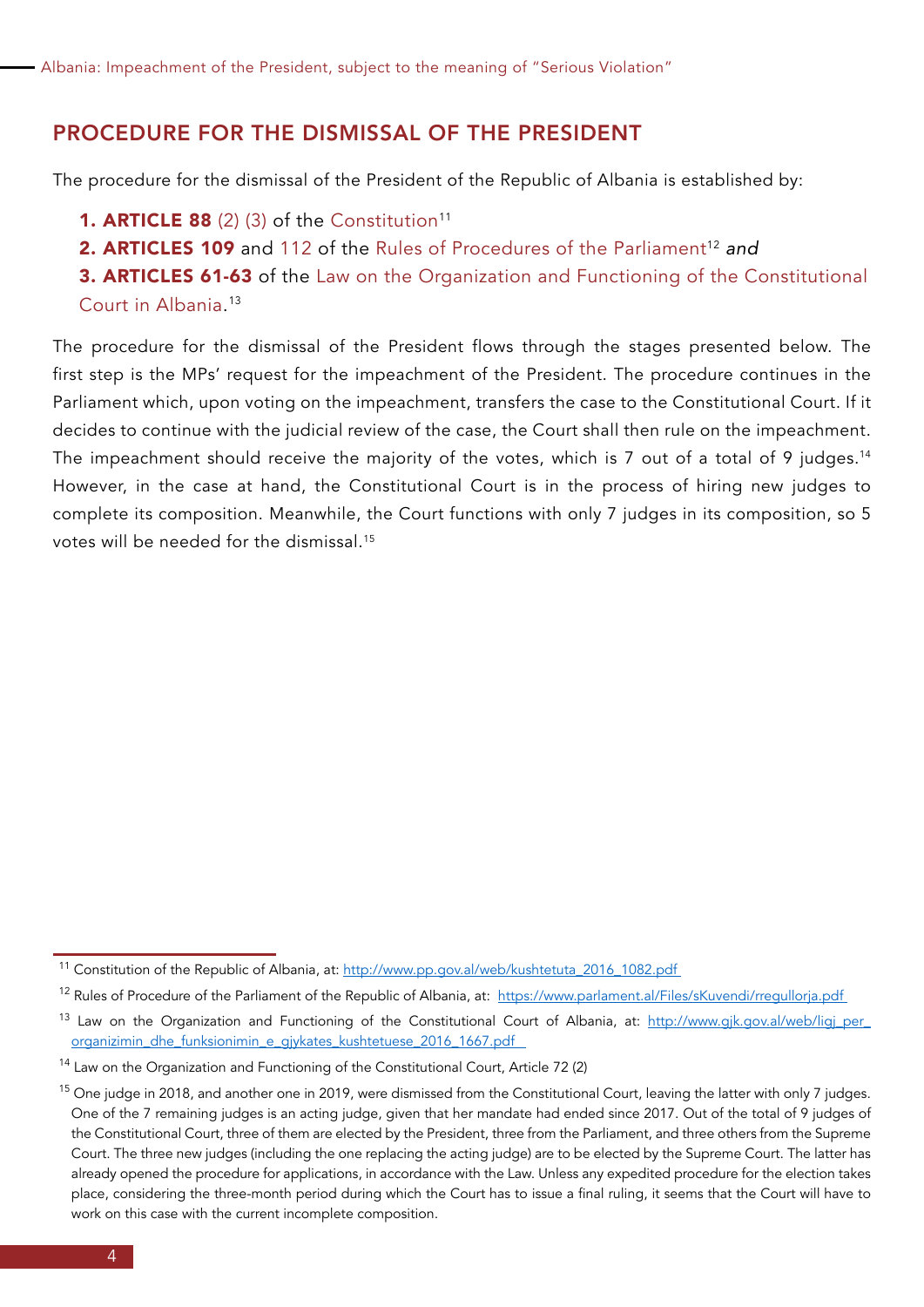#### PARLIAMENT

|                                                                                                | No less than 35 MPS (1/4) initiate the impeachment by<br>submitting a request to the Parliament.                                                                                                                                                                                                 |                                                           |
|------------------------------------------------------------------------------------------------|--------------------------------------------------------------------------------------------------------------------------------------------------------------------------------------------------------------------------------------------------------------------------------------------------|-----------------------------------------------------------|
| <b>PROPOSAL</b>                                                                                | The Commission issues a report within 15 days proposing the<br>establishment of a Commission of Inquiry                                                                                                                                                                                          | <b>CONSTITUTIONAL</b><br><b>COURT</b>                     |
| No less than 35<br>MPS (1/4) initiate                                                          | No later than 7 days, the Parliament votes on establishing the<br>Commission of Inquiry                                                                                                                                                                                                          | The majority of the<br>Court's members                    |
| the impeachment<br>by submitting a<br>request to the                                           | The Commission of Inquiry prepares a report proposing the<br>dismissal of the President                                                                                                                                                                                                          | vote for transferring<br>the case to a<br>plenary hearing |
| Parliament.<br>The request is<br>presented in written<br>to the President of<br>the Parliament | The Parliament approves the report of the Commmission of<br>Inquiry and impeaches the President, which requires the votes<br>of (2/3) the majority in the Parliament<br>Within 5 days after the vote, the President of the Parliament<br>submits the impeachment before the Constitutional Court | Within 3 months,<br>the Court rules on<br>the impeachment |

### CONSTITUTIONAL COURT'S RULING – WHAT ARE THE ALTERNATIVES?

The Constitutional Court shall rule on the impeachment within 3 months. The Court will not close the case even if the President in office decides to resign prior to the Court's ruling. 16

With respect to the ruling, the Constitutional Court may:

- $\overline{A}$  Uphold the impeachment; in such a case, the Constitutional Court concludes that the President has seriously violated the Constitution, and rules on his dismissal from office. The ruling enters into effect on the day it is issued, and it is immediately published in the Official Gazette.
- Repeal the impeachment; in this case, the Constitutional Court concludes that there was no violation of the Constitution and Ilir Meta remains in office. B
- $\mathsf{\textbf{C}}$   $\mathsf{\textbf{Fail}}$  to rule; this may happen if the Court lacks the votes of the majority of its members. In this case, the whole procedure becomes invalid and the President remains in office.

One of the struggles of the Constitutional Court will be to decide whether the President has "seriously" violated the Constitution. Since neither the Constitution, nor any other law define the notion of a "serious violation", it is very likely that the Constitutional Court turns to the Venice Commission for an opinion on the matter.<sup>17</sup>

 $16$  Law on the Organization and Functioning of the Constitutional Court, Article 63 (3)

<sup>&</sup>lt;sup>17</sup> Ekonomia Online "Tre variantet e vendimit për Metën, Kushtetuesja mund t'i drejtohet edhe komisionit të Venecias" [Three alternatives for deciding on the Meta's case, the Constitutional Court may turn to the Venice commission], 16 June 2021, at [https://](https://ekonomiaonline.com/globi/tre-variantet-e-vendimit-per-meten-kushtetuesja-mund-ti-drejtohet-edhe-komisionit-te-venecias/?fbclid=IwAR0hR2egfbtHYD-DX2Fc62LxxSpXF8pVM3FwlKfcdAvRVqK2IXDGIfWVg6I) [ekonomiaonline.com/globi/tre-variantet-e-vendimit-per-meten-kushtetuesja-mund-ti-drejtohet-edhe-komisionit-te-venecias/?fbc](https://ekonomiaonline.com/globi/tre-variantet-e-vendimit-per-meten-kushtetuesja-mund-ti-drejtohet-edhe-komisionit-te-venecias/?fbclid=IwAR0hR2egfbtHYD-DX2Fc62LxxSpXF8pVM3FwlKfcdAvRVqK2IXDGIfWVg6I) [lid=IwAR0hR2egfbtHYD-DX2Fc62LxxSpXF8pVM3FwlKfcdAvRVqK2IXDGIfWVg6I](https://ekonomiaonline.com/globi/tre-variantet-e-vendimit-per-meten-kushtetuesja-mund-ti-drejtohet-edhe-komisionit-te-venecias/?fbclid=IwAR0hR2egfbtHYD-DX2Fc62LxxSpXF8pVM3FwlKfcdAvRVqK2IXDGIfWVg6I)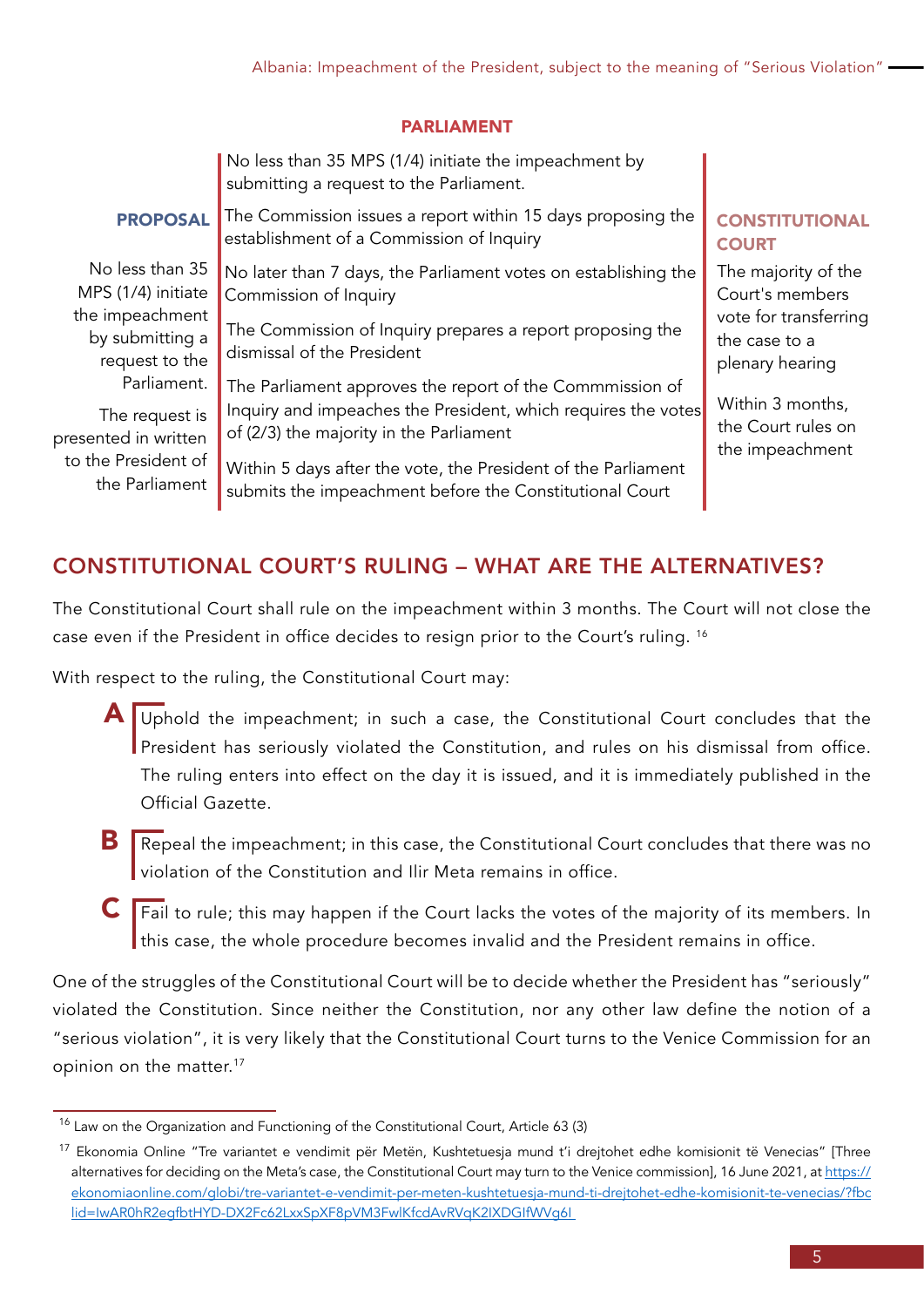#### WHAT HAPPENS AFTER THE RULING? – KEY SCENARIOS

Scenarios **B** and  $C$  as above, produce clear outcomes. On the other hand, what happens after the Court upholds the impeachment (A) remains quite unknown. Neither the Constitution, nor any other law directly regulate the process and the timeline for the election of the new President, after the dismissal of the President in office. Moreover, there are no previous precedents to rely on either. The Parliament's mandate coming to an end will hinder the procedure as well. Even though its mandate officially ends on 9 September 2021, the Parliament can convene only until 8 July 2021, 60 days prior to the end of its mandate.18 Therefore, it appears that the process and timeline for the election of the new President will depend to a certain degree on the date of the Court's ruling.



If the Constitutional Court would rule before the new Parliament is constituted, the outgoing Parliament

could not elect the new President.<sup>19</sup> Therefore, one solution would be for the President of the Parliament to formally serve as Acting President, for a maximum of 60 days. In this respect, there is some similarity of this procedure with that of Kosovo's, in the sense that even in Kosovo, the President of the Assembly is foreseen to act as President of the Republic.<sup>20</sup> If in the meantime, the new Parliament is constituted, the new President of the Parliament shall take over the position automatically, until the new President is elected. For the

First three Rounds - 84 VOTES Fourth and Fifth Round - 84 VOTES

If the election of the President fails in all five rounds:

- Dissolution of the Assembly
- New Elections in 45 Days
- New President is elected with 71 Votes

Election of the President

<sup>18</sup> Constitution of the Republic of Albania, Article 65 (4)

<sup>19</sup> Constitution of the Republic of Albania, Article 65 (4)

<sup>&</sup>lt;sup>20</sup> Balkans Policy Research Group "Kosovo's Constitutional Court Review and Snap Elections: Legal Analysis, and Scenarios", 19 January 2021, at [https://balkansgroup.org/en/kosovos-constitutional-court-review-and-snap-elections-legal-analysis-and](https://balkansgroup.org/en/kosovos-constitutional-court-review-and-snap-elections-legal-analysis-and-scenarios/)[scenarios/](https://balkansgroup.org/en/kosovos-constitutional-court-review-and-snap-elections-legal-analysis-and-scenarios/)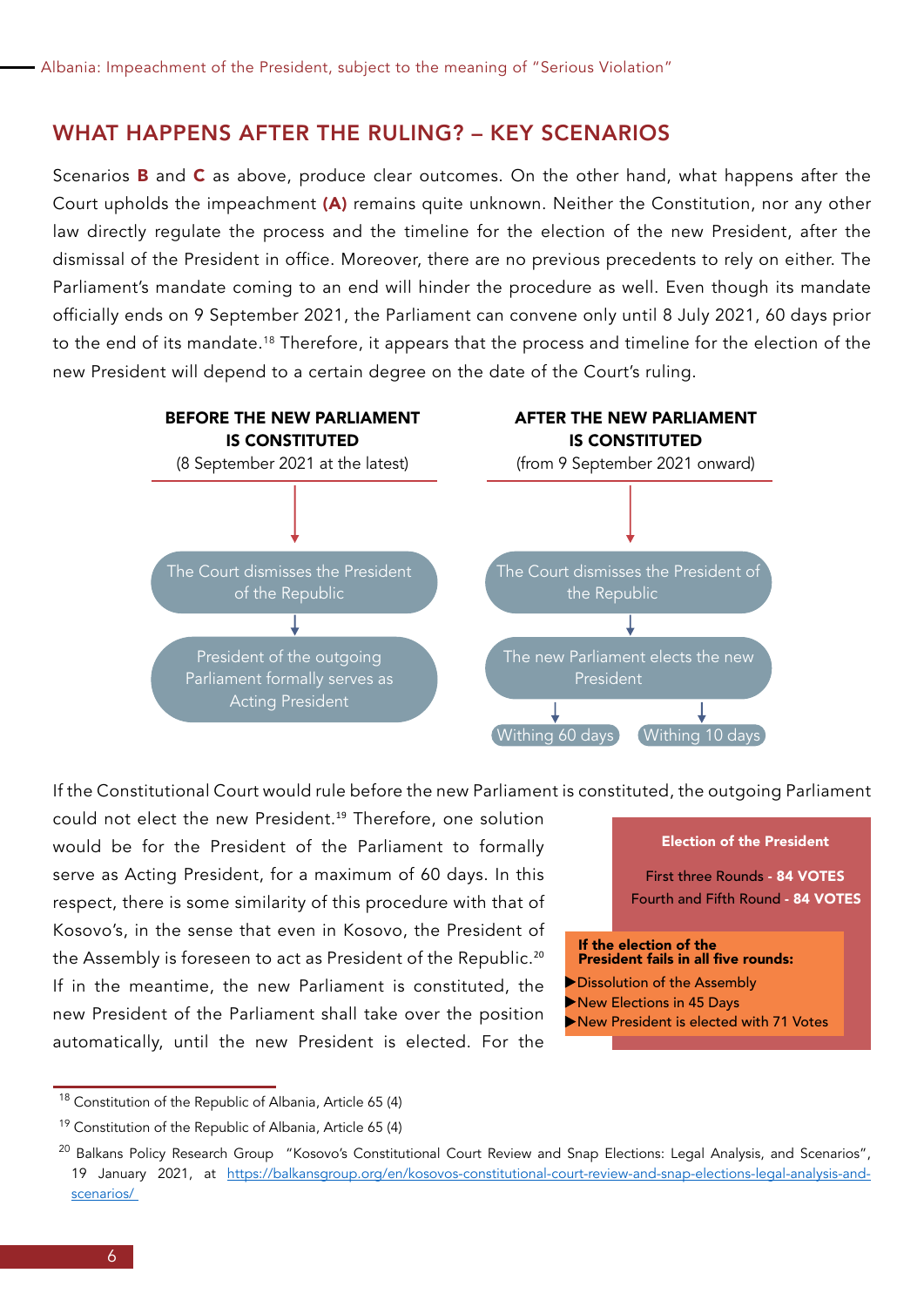election of the new President in the first three rounds of voting, 84 votes are needed. Thus, the Socialist Party could use the 60 days period to build consensus with the other political parties. If the President is not elected in the first three rounds, the fourth and the fifth round require only 71 votes. In this respect, the Socialist Party will not need a consensus, as it has the sufficient votes with 74 seats in the Parliament.

However, it seems more probable that the Court does not rule until after the new Parliament is constituted; especially if the Court first seeks for an opinion of the Venice Commission. If so, in the absence of explicit constitutional and legal provisions, it is unclear under what timeline will the new Parliament elect the new President. The Parliament will have to rely on other provisions that do not regulate, per se, the election of the new President after the dismissal of the one in office, but that could work in the case at hand.

In this respect, The Parliament has to choose between different procedures in electing the new President:

- Apply Article 91 (1) which establishes that "when the position of the President is vacant, the President of the Assembly replaces him and exercises his competences", for a maximum of 60 days. This entails that the Parliament will elect the new President within 60 days. This option may give more time to the parliamentary parties to build by-partisan consensus.
- $-$  However, the Parliament may choose to apply Article 91 (2) which determines that "If the President is unable to exercise his duty for more than 60 days, the Parliament, with 2/3 of all MPs, decides on transferring the case to the Constitutional Court, which will affirm the inability to act as President. In case the inability is proven, the position of the President is vacant, and the election of the new President starts within 10 days from the day the inability is confirmed". This article refers only to the "inability of the President to exercise his duty" and has no reference to the case of the dismissal of the President. However, commonly, both the "inability" and the "dismissal" require a ruling of the Constitutional Court, for the President's mandate to end. In both cases, the mandate of the President ends prematurely. As such, the Parliament could apply the same procedure for election of the new President, following the potential Constitutional Court's ruling on the impeachment.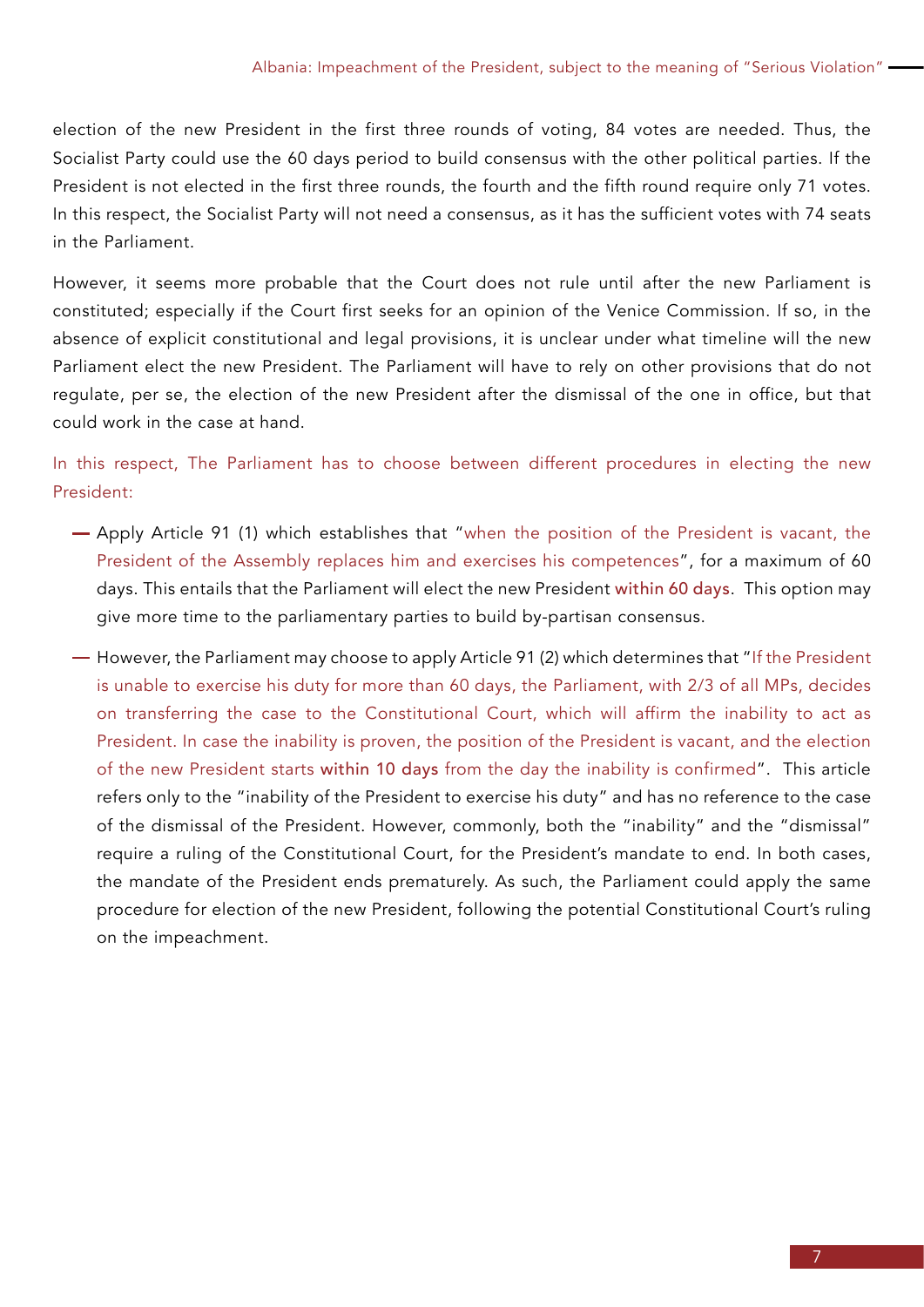# **CONCLUSION**

*The Constitutional Court will struggle to define the notion of a "serious violation" of the Constitution. The Court will need to establish a threshold to determine what amounts to a "serious violation" of the Constitution. The Court will also need to determine the key relevant factors to be taken into account when assessing whether the Constitution was "seriously" violated. Hence, it is very likely that the Court will seek an opinion from the Venice Commission, which will inevitably delay the procedure and the ruling on the impeachment.*

*Another struggle will be the process and the timeline for the election of the new President, if the Court upholds the impeachment. While all the options and alternatives as above are to be taken into account as working scenarios, this matter will inevitably be subject of further interpretation by relevant judicial, legal, and political institutions in Albania. Whatever and whenever it happens, the new composition of the Parliament would need a consensus for the election of the new President. Following years of political tensions in Albania, the election of a President that unites all is of high importance, and a consensus between MPs could serve such a purpose.* 

*Undoubtedly, the case at hand has exposed constitutional and legal gaps that increasingly hinder the process. Hence, the Constitutional Court's ruling in this case will also set the ground for improved rules on the procedure for the election of the President, and serve as a precedent for future cases. As it has happened now in practice for the very first time in Albania, this case will most likely raise the need for future possible amendments of the Constitution and/or relevant laws, in order to fill the current gaps, and to prevent future institutional crises.*